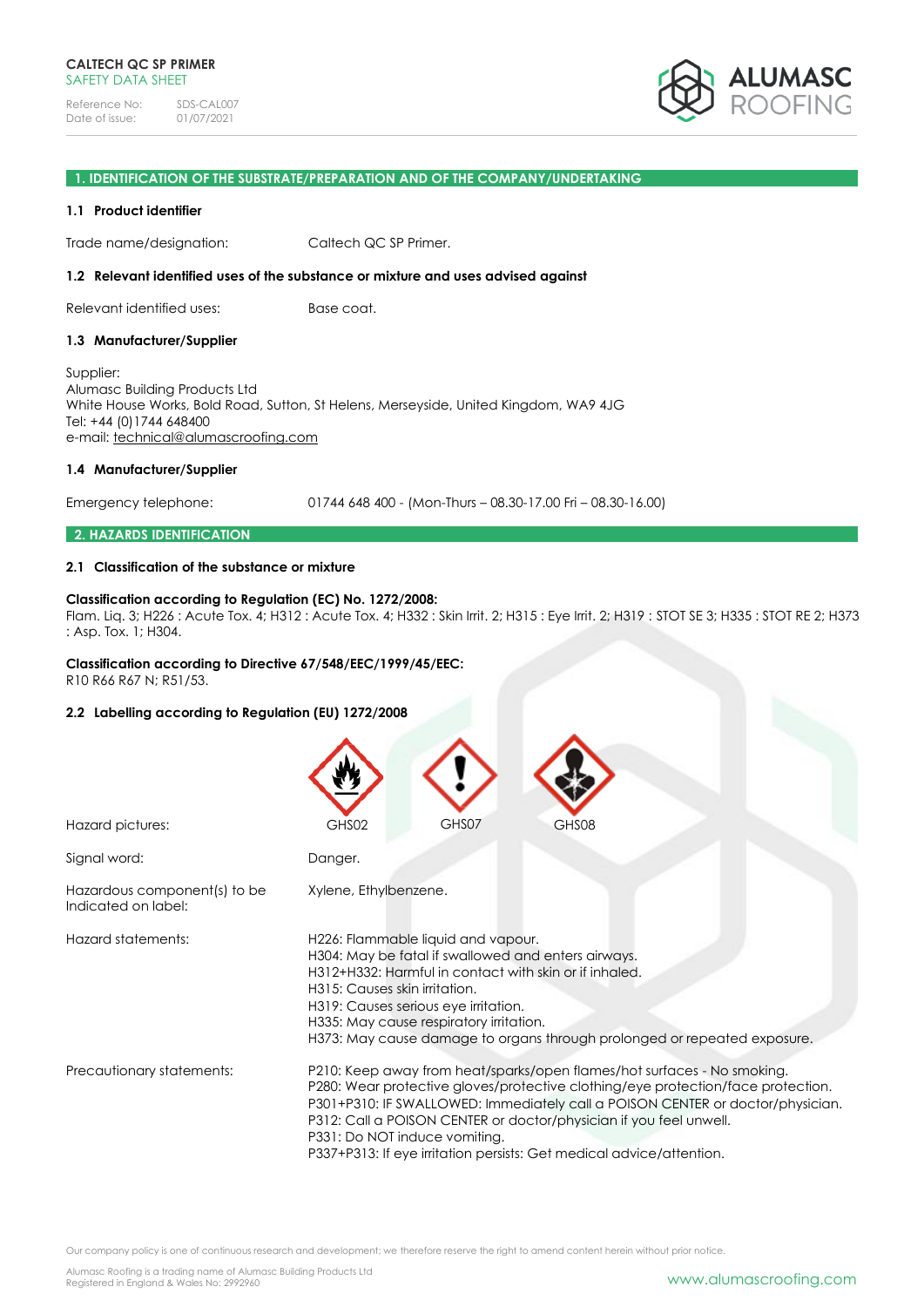Reference No: SDS-CAL007<br>Date of issue: 01/07/2021 Date of issue:



Further information: EUH205: Contains epoxy constituents. May produce an allergic reaction.

preparations:

Special labelling for certain Contains epoxy constituents. See information supplied by the manufacturer.

**3. COMPOSITION AND INFORMATION ABOUT THE COMPONENTS**

# **3.1 Substances**

Single part primer for Single Ply substrates.

# **3.2 Mixture**

# **Chemical characterization:**

Solvent mixture.

#### **Hazardous ingredients:**

| Ingredient       |                                                                                                         | Classification (EC) 1272/2008                                                                                                                              | <b>Concentration</b>         |
|------------------|---------------------------------------------------------------------------------------------------------|------------------------------------------------------------------------------------------------------------------------------------------------------------|------------------------------|
| xylene           | CAS No: 1330-20-7<br>EC-No: 215-535-7<br>Index-No: 601-022-00-9<br>IREACH No:<br>l01-2119488216-32-XXXX | Flam. Lig. 3; H226 Acute Tox. 4; H312<br>Acute Tox, 4: H332 Skin Irrit, 2: H315<br>Eye Irrit. 2; H319 STOT SE 3; H335<br>STOT RE 2; H373 Asp. Tox. 1; H304 | 75.0 - 80.0 % by<br>weight   |
| ethylbenzene     | CAS No: 100-41-4<br>EC-No: 202-849-4<br>Index-No: 601-023-00-4<br>IREACH No:<br>01-2119489370-35-XXXX   | Flam. Lig. 2; H225 Acute Tox. 4; H332                                                                                                                      | $15.0 - 20.0 %$ by<br>weight |
| <b>I</b> toluene | CAS No: 108-88-3<br>EC-No: 203-625-9<br>Index-No: 601-021-00-3<br>IREACH No:<br>l01-2119471310-51-XXXX  | Flam. Lig. 2; H225 Repr. 2; H361d<br>Asp. Tox. 1; H304 STOT RE 2; H373<br>Skin Irrit. 2: H315 STOT SE 3: H336                                              | $0.1 - 1.0 %$ by<br>weight   |

#### **4. FIRST AID MEASURES**

### **4.1 Description of first aid measures**

| General advice:          | Move out of dangerous area.<br>Take off all contaminated clothing immediately.<br>Do not leave the victim unattended.<br>Show this safety data sheet to the doctor in attendance. |
|--------------------------|-----------------------------------------------------------------------------------------------------------------------------------------------------------------------------------|
| If inhaled:              | Move to fresh air. If symptoms persist, call a doctor.<br>Show this safety data sheet to the doctor in attendance.                                                                |
| In case of skin contact: | Wash off immediately with soap and plenty of water while removing all contaminated<br>clothes and shoes.<br>If skin irritation occurs, get medical advice/attention.              |
| In case of eye contact:  | In the case of contact with eyes, rinse immediately with plenty of water and seek<br>medical advice.                                                                              |
| If swallowed:            | Rinse mouth. Do NOT induce vomiting.<br>Call a doctor immediately.                                                                                                                |

# **4.2 -**

# **4.3 Indication of any immediate medical attention and special treatment needed**

Treat symptomatically.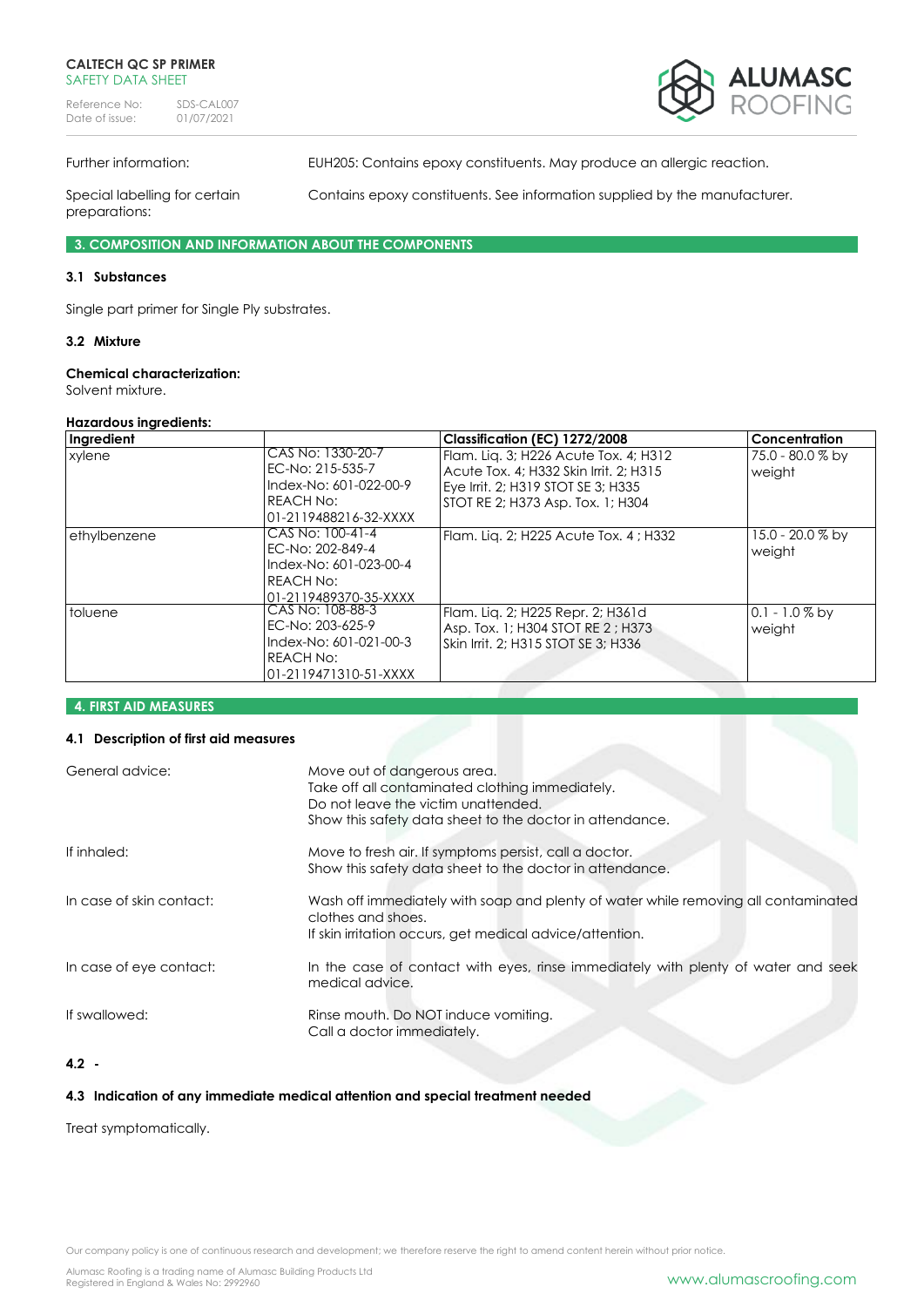Reference No: SDS-CAL007<br>Date of issue: 01/07/2021 Date of issue:

# **5. FIRE-FIGHTING MEASURES**

#### **5.1 Extinguishing media**

#### **Suitable extinguishing media:**

Carbon dioxide (CO2), Foam, Water spray, Dry powder.

#### **Unsuitable extinguishing media:**

High volume water jet.

#### **5.2 Special hazards arising from the substance or mixture**

Vapours may form explosive mixtures with air. Provide sufficient air exchange and/or exhaust in work rooms. Fire will produce dense black smoke containing hazardous combustion products (see heading 10). Exposure to decomposition products may be a hazard to health.

#### **5.3 Advice for fire-fighters**

In the event of fire, wear self-contained breathing apparatus. Fire residues and contaminated fire extinguishing water must be disposed of in accordance with local regulations. Do not allow run-off from fire-fighting to enter drains or water courses.

#### **6. ACCIDENTAL RELEASE MEASURES**

#### **6.1 Personal precautions, protective equipment and emergency procedures**

Ensure adequate ventilation.

Pay attention to the spreading of gases especially at ground level (heavier than air) and to the direction of the wind. Use personal protective equipment.

#### **6.2 Environmental precautions**

Prevent further leakage or spillage if safe to do so. Do not flush into surface water or sanitary sewer system. Avoid sub-soil penetration.

#### **6.3 Methods and materials for containment and cleaning up**

Soak up with inert absorbent material (e.g. sand, silica gel, acid binder, universal binder, sawdust). Clean contaminated surface thoroughly. Treat recovered material as described in the section "disposal considerations".

# **6.4 Reference to other sections**

Disposal considerations also see Section 13.

#### **6.5 Additional information**

Treat recovered material as described in the section "disposal considerations".

#### **7. HANDLING AND STORAGE**

#### **7.1 Precautions for safe handling**

Processing may lead to evolution of flammable volatiles. In case of insufficient ventilation, wear suitable respiratory equipment.

Handle and open container with care. Avoid contact with skin and eyes.

Smoking, eating and drinking should be prohibited in the application area. For personal protection see Section 8. Observe label precautions.

Take precautionary measures against static discharges. Vapours may form explosive mixture with air. Use water spray to cool unopened containers.

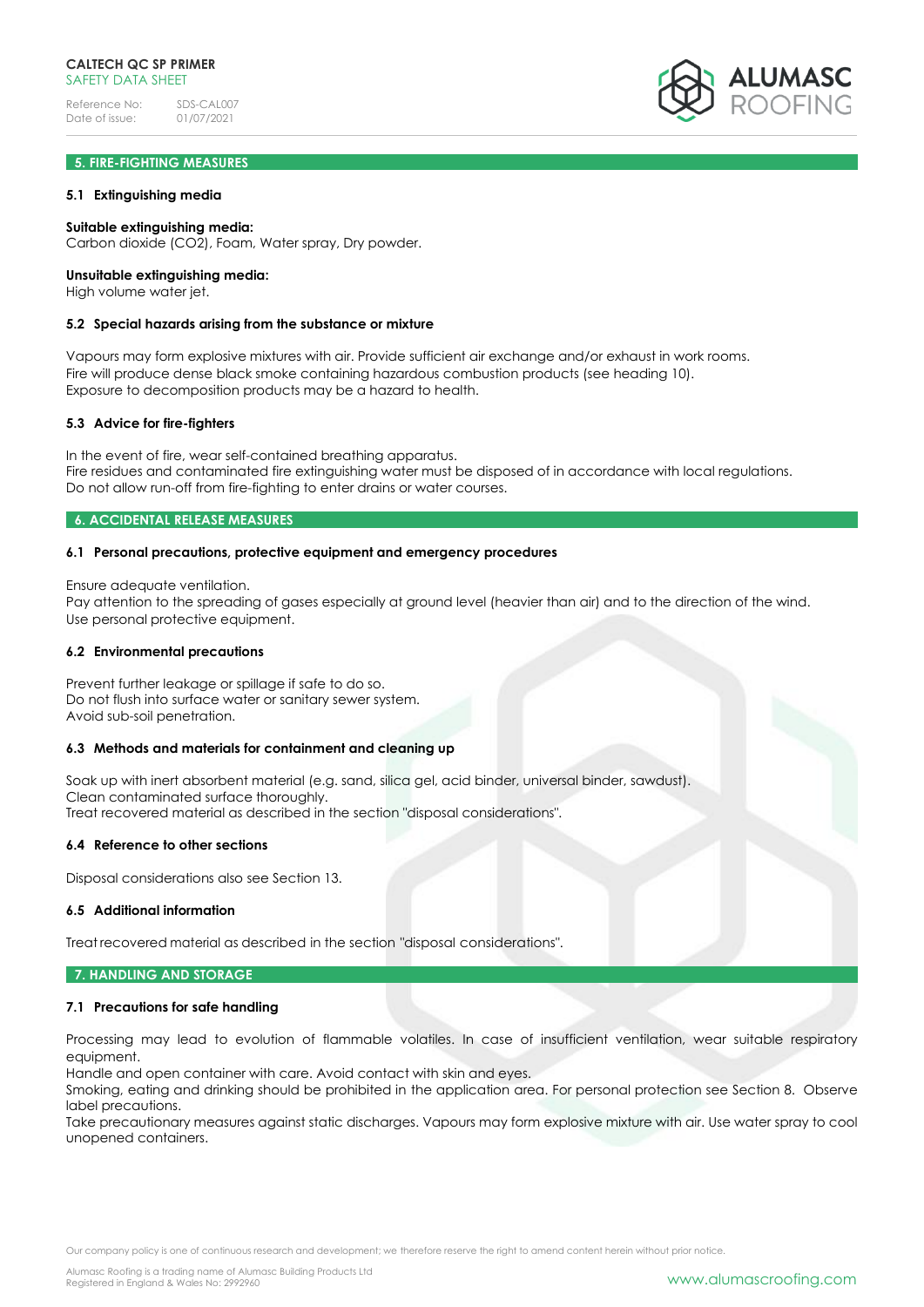Reference No: SDS-CAL007<br>Date of issue: 01/07/2021 Date of issue:



# **7.2 Conditions for safe storage, including any incompatibilities**

Storage must be in accordance with the BetrSichV (Germany).

Keep in a cool, well-ventilated place. Keep in an area equipped with solvent resistant flooring.

Keep in properly labelled containers.

Containers which are opened must be carefully resealed and kept upright to prevent leakage.

TRGS 510: 3.

# **8. EXPOSURE CONTROLS/PERSONAL PROTECTION**

#### **8.1 Control parameters**

#### **Xylene:**

# **Great Britain:**

| Long-term exposure<br>value / ppm | Long-term<br><b>Lexposure</b><br>value / mg/m3 | Short-term<br><b>exposure</b><br>value / ppm | Short-term<br><b>Lexposure</b><br>value / mg/m3 | Remarks                             | <b>Source</b> |
|-----------------------------------|------------------------------------------------|----------------------------------------------|-------------------------------------------------|-------------------------------------|---------------|
| 50                                | 220                                            | 100                                          | 44                                              | Can be absorbed<br>through the skin | $ 19\rangle$  |

Source: 19 - EH40/2005 Workplace exposure limits (2011).

#### **Europe:**

| -------<br>Long-term exposure<br>value / $mg/m3$ | Long-term<br><b>lexposure</b><br>value / ppm | Short-term<br>exposure<br>value / mg/m3 | Short-term<br>exposure<br>value / ppm | <b>Note</b> | <b>Issuing date</b> | Source |
|--------------------------------------------------|----------------------------------------------|-----------------------------------------|---------------------------------------|-------------|---------------------|--------|
| 221                                              | 5C                                           | 442                                     | 100                                   | Skin        | 2000/39             | 24     |

Source: 24 - DIRECTIVE 2009/161/EU.

#### **DNEL:**

| <b>Value</b>             | Target group     | <b>Exposure route</b> | <b>Exposure frequency</b>           | Source |
|--------------------------|------------------|-----------------------|-------------------------------------|--------|
| 77 mg/m <sup>3</sup>     | Workers          | <b>Inhale</b>         | Long-term effects systemic local    | 100    |
| 289 mg/m <sup>3</sup>    | Workers          | Inhale                | Short-term effects systemic local   | 100    |
| $174$ mg/m <sup>3</sup>  | Workers          | Dermal                | Short-term effects local            | 100    |
| $174$ mg/m <sup>3</sup>  | Consumers        | Inhale                | Short-term effects local + systemic | 100    |
| $14,8$ mg/m <sup>3</sup> | <b>Consumers</b> | <b>Inhalation</b>     | Long-term effects systemic          | 100    |
| 1,6 mg/kg                | Consumers        | <b>Oral</b>           | Long-term effects systemic          | 100    |
| 108 mg/kg                | Consumers        | Dermal                | Long-term effects systemic          | 100    |

Source: 100 – Firmendaten.

# **PNEC:**

| Value               | <b>Exposure route</b> | Source |
|---------------------|-----------------------|--------|
| $0,327$ mg/l        | Freshwater            | 100    |
| 12,46 mg/kg         | Freshwater sediment   | 100    |
| $2,31$ mg/kg        | Soil                  | 100    |
| $6,58 \text{ mg/l}$ | Wastewater treatment  | 100    |

Source: 100 – Firmendaten.

#### **Ethylbenzene:**

# **Great Britain:**

| Long-term exposure<br>value / ppm | Long-term<br>exposure<br>value / mg/m3 | Short-term<br><b>exposure</b><br>value / ppm | Short-term<br>exposure<br>value / mg/m3 | <b>Remarks</b>                      | <i><b>Source</b></i> |
|-----------------------------------|----------------------------------------|----------------------------------------------|-----------------------------------------|-------------------------------------|----------------------|
| 100                               | 441                                    | 125                                          | 552                                     | Can be absorbed<br>through the skin | l19                  |

Source: 19 - EH40/2005 Workplace exposure limits (2011).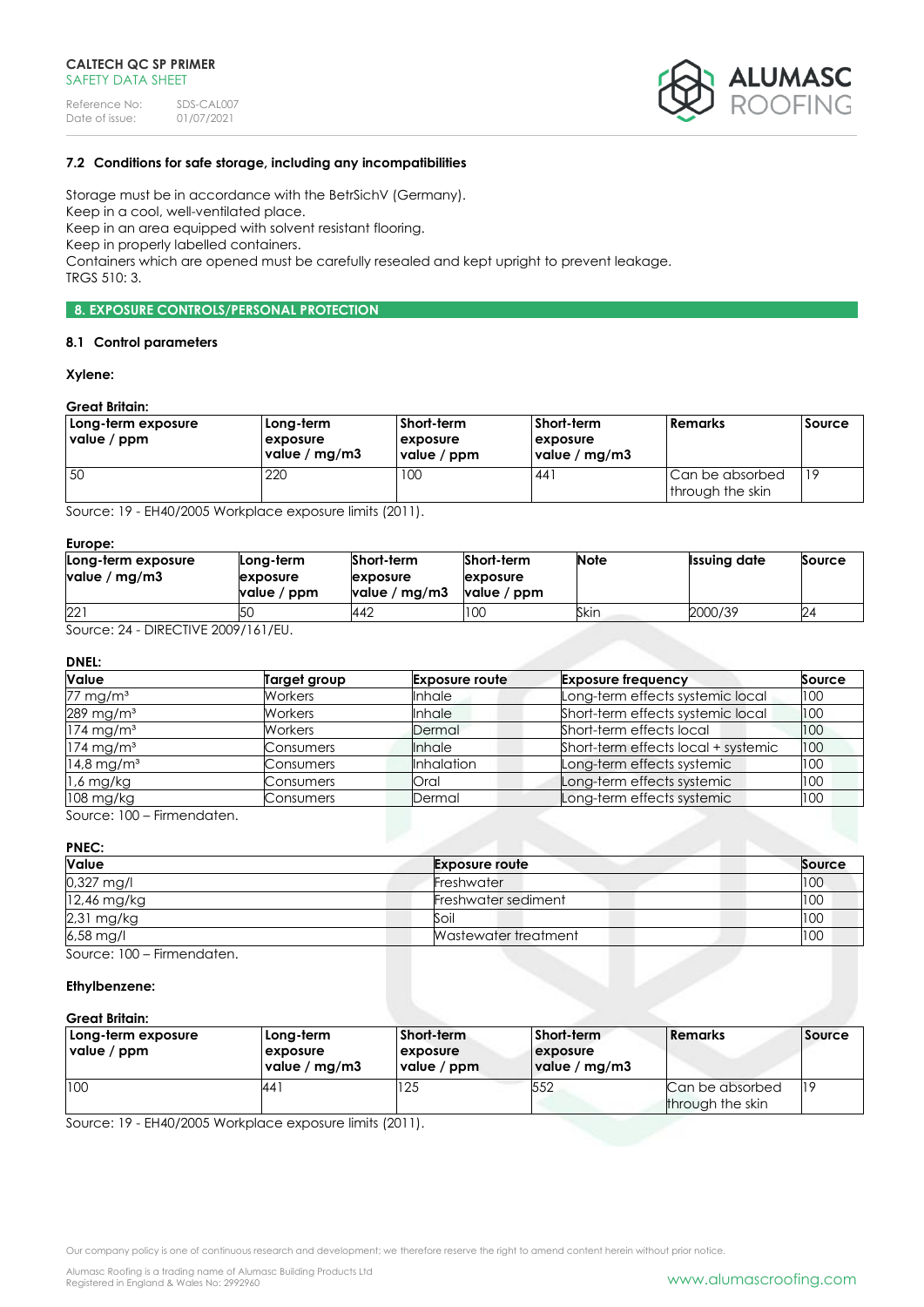Reference No: SDS-CAL007<br>Date of issue: 01/07/2021 Date of issue:



#### **Europe:**

| exposure |             | <b>Issuing date</b> | Source  |
|----------|-------------|---------------------|---------|
| 200      |             |                     | 24      |
|          | value / ppm | Skin                | 2000/39 |

Source: 24 - DIRECTIVE 2009/161/EU.

#### **DNEL:**

| <b>Value</b>                                                                                     | Target group | <b>Exposure route</b> | <b>Exposure frequency</b>  | Source |
|--------------------------------------------------------------------------------------------------|--------------|-----------------------|----------------------------|--------|
| $77 \text{ mg/m}^3$                                                                              | Workers      | <b>Inhalation</b>     | Long-term effects systemic | 100    |
| $180$ mg/kg                                                                                      | Workers      | Dermal exposure       | Long-term effects systemic | 100    |
| $\mathcal{L}_{\text{out}}$ $\mathcal{L}_{\text{out}}$ $\mathcal{L}_{\text{out}}$<br>Eirmandation |              |                       |                            |        |

Source: 100 – Firmendaten.

# **PNEC:**

| Value      | <b>Exposure route</b>    | Source |
|------------|--------------------------|--------|
| $0,1$ mg/l | Freshwater               | 100    |
| 0,01 mg/l  | Marine water             | 100    |
| 0,1 mg/l   | Continuous release       | 100    |
| 9,6 mg/l   | Wastewater pre-treatment | 100    |
| 13,7 mg/kg | Freshwater sediment      | 100    |
| 1,37 mg/kg | Marine sediment          | 100    |
| 2,68 mg/kg | Soil                     | 100    |

Source: 100 – Firmendaten.

#### **Toluene:**

#### **Great Britain:**

| Long-term exposure<br>Value / ppm | Long-term<br>exposure<br>value / mg/m3 | Short-term<br>exposure<br>value / ppm | Short-term<br>exposure<br>value / mg/m3 | l Remarks                           | <b>Source</b> |
|-----------------------------------|----------------------------------------|---------------------------------------|-----------------------------------------|-------------------------------------|---------------|
| 50                                |                                        | 100                                   | 384                                     | Can be absorbed<br>through the skin | 119           |

Source: 19 - EH40/2005 Workplace exposure limits (2011).

#### **Europe:**

| Long-term exposure<br>value / mg/m $3$ | Long-term<br>exposure<br>value / ppm | Short-term<br>exposure<br>value / mg/m3 | Short-term-<br>exposure<br>value / ppm | <b>Note</b> | <b>Issuing date</b> | Source |
|----------------------------------------|--------------------------------------|-----------------------------------------|----------------------------------------|-------------|---------------------|--------|
| 192                                    | l5C                                  | 384                                     | 100                                    | Skin        | 2006/15             | 24     |

Source: 24 - DIRECTIVE 2009/161/EU.

**DNEL:**

| <b>Value</b>             | Target group | <b>Exposure route</b> | <b>Exposure frequency</b>        | Source |
|--------------------------|--------------|-----------------------|----------------------------------|--------|
| $192$ mg/m <sup>3</sup>  | Workers      | <b>Inhale</b>         | Long-term effects systemic local | 100    |
| 384 mg/m $3$             | Workers      | <b>I</b> nhale        | Acute systemic local             | 100    |
| 384 mg/kg                | Workers      | Dermal                | Long-term effects systemic       | 100    |
| 56,5 mg/ $m3$            | Consumers    | <b>Inhale</b>         | Local systemic                   | 100    |
| $226$ mg/m <sup>3</sup>  | Consumers    | Inhale                | Acute systemic local             | 100    |
| $226$ mg/cm <sup>2</sup> | Consumers    | Dermal                | Long-term effects systemic       | 100    |
| 8,13 mg/kg               | Consumers    | Oral                  | Long-term effects systemic       | 100    |

Source: 100 – Firmendaten.

# **8.2 Exposure controls**

Respiratory protection: Vapour during processing may be irritating to the respiratory tract and to the eyes. When workers are facing concentrations above the exposure limit they must use appropriate certified respirators.

# Remarks: Remarks: Recommended Filter type: A2.

Use the indicated respiratory protection if the occupational exposure limit is exceeded and/or in case of product release (dust).

Our company policy is one of continuous research and development; we therefore reserve the right to amend content herein without prior notice.

Alumasc Roofing is a trading name of Alumasc Building Products Ltd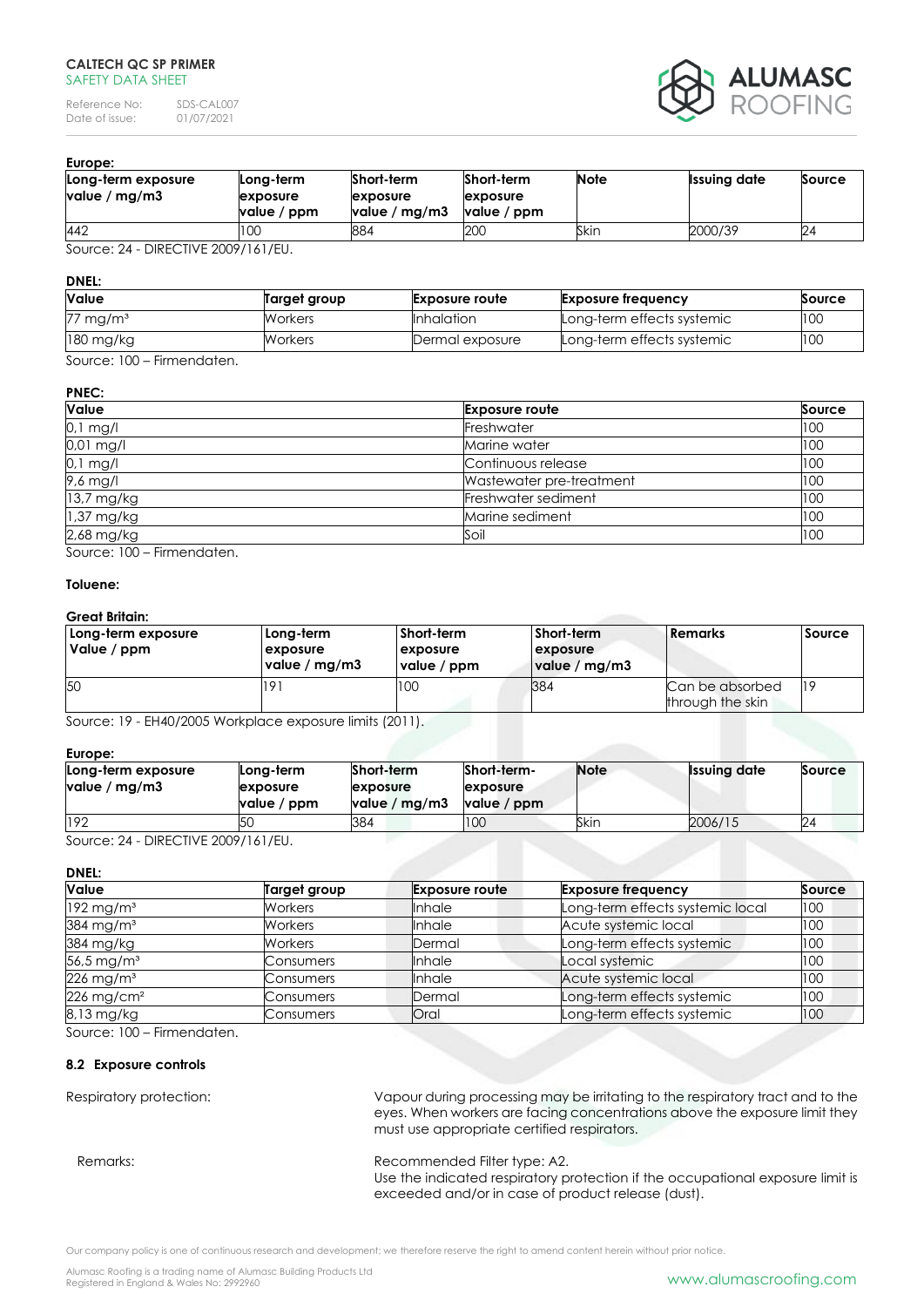Reference No: SDS-CAL007<br>Date of issue: 01/07/2021 Date of issue:



Hand protection: Protective gloves complying with EN 374. Please observe the instructions regarding permeability and breakthrough time which are provided by the supplier of the gloves. Also take into consideration the specific local conditions under which the product is used, such as the danger of cuts, abrasion, and the contact time.

| Suitable material:<br>Unsuitable material:<br>Material thickness:<br>Breakthrough time: | Nitriles.<br>Woven fabric, leather gloves.<br>$0.38$ mm.<br>$<$ 25 mins.                                                                                                                                                                                                                   |
|-----------------------------------------------------------------------------------------|--------------------------------------------------------------------------------------------------------------------------------------------------------------------------------------------------------------------------------------------------------------------------------------------|
| Eye protection:                                                                         | Tightly fitting safety goggles.                                                                                                                                                                                                                                                            |
| Skin and body protection:                                                               | Wear suitable protective equipment. Long sleeved clothing.                                                                                                                                                                                                                                 |
| General protective and hygiene measures:                                                | Handle in accordance with good industrial hygiene and safety practice.<br>Keep away from food, drink and animal feeding stuffs. Wash hands before<br>breaks and at the end of workday. Use protective skin cream before<br>handling the product. Avoid contact with the skin and the eyes. |
| Engineering measures:                                                                   | Ensure adequate ventilation, especially in confined areas. If these are not<br>sufficient to maintain concentrations of particulates and solvent vapour<br>below the OEL, suitable respiratory protection must be worn.                                                                    |

# **9. PHYSICAL AND CHEMICAL PROPERTIES**

# **9.1 Information on basic physical and chemical properties**

Form: Liquid. Colour: Yellowish. Odour: Solvent.<br>
Boiling point [°C]: Solvent. Approx. 1.38°C. Boiling point [°C]:<br>
Flash point [°C]:<br>
25-30°C. Flash point  $[°C]$ : Evaporation rate [kg/(s\*m<sup>2</sup>)] Not determined. Explosion limits [Vol-%]: Lower limit:  $1,7\%$  vol. Upper limit 7,5% vol. Vapour pressure [kPa]: 1,0. Temperature: 20<sup>o</sup>C. Vapour density: Not determined. Density  $[g/cm^3]$  Approx. 0,87 g/cm<sup>3</sup>. Temperature: 20<sup>o</sup>C. Water solubility [g/l]: Remarks: Immiscible.<br>
artition coefficient n-octanol/water (log P O/W): Not determined. Partition coefficient n-octanol/water (log P O/W): Autoignition temperature  $[°C]$ : Not determined. Viscosity, dynamic [kg/(m\*s)]: Approx. 4-7 mPa.s. Temperature: 20<sup>o</sup>C. Explosive properties: Not relevant. Oxidising properties: Not relevant. **9.2 Other information** Ignition temperature [°C]:  $>450$ °C.

# **10. STABILITY AND REACTIVITY**

# **10.1 -**

**10.2-**

#### **10.3 Possibility of hazardous reactions**

Risk of violent reaction.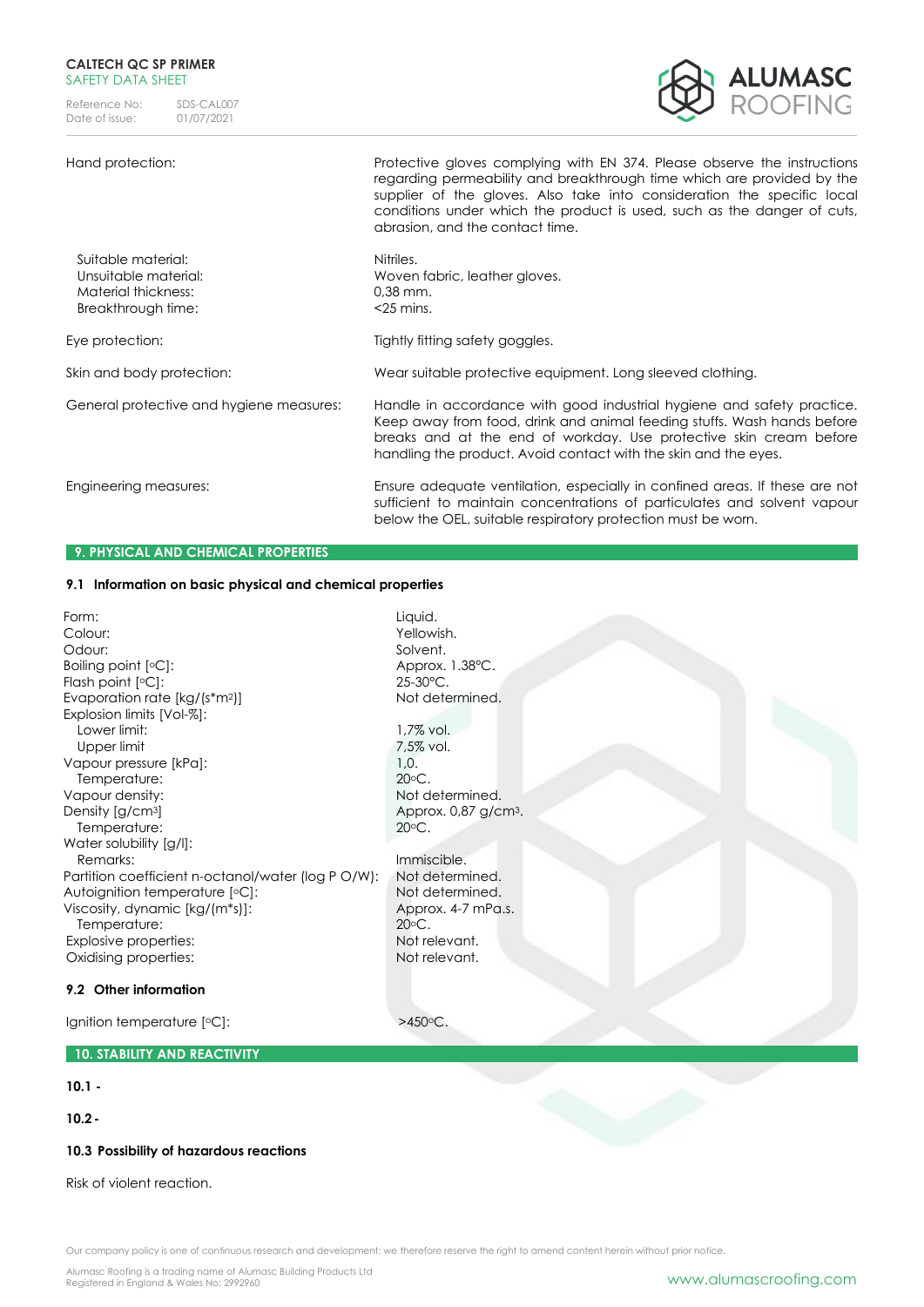Reference No: SDS-CAL007<br>Date of issue: 01/07/2021 Date of issue:



# **10.4 Conditions to avoid**

Heat, flames and sparks.

#### **10.5 Materials to avoid**

Strong Oxidizing agents, Strong acids and strong bases, Alkali metals.

# **11. TOXICOLOGICAL INFORMATION**

# **11.1Information on toxicological effects**

#### **Hazardous ingredients:**

# **Xylene:**

| Oral toxicity [mg/kg]      | <b>Test criterion</b> | Test species | Source |
|----------------------------|-----------------------|--------------|--------|
| >3523 mg/kg                | LD50                  | Ra           | 100    |
| Source: 100 - Firmendaten. |                       |              |        |

| Dermal toxicity [mg/kg]   | <b>Test criterion</b> | Remarks                           | <b>Source</b> |
|---------------------------|-----------------------|-----------------------------------|---------------|
| 1100 mg/kg                | LD50                  | <b>Chemical Safety Assessment</b> | 100           |
| Source: 100 - Firmendaten |                       |                                   |               |

Source: 100 – Firmendaten.

| LC50 Inhalation 4h for gases [ppmV] | <b>Test criterion</b> | Test species | Source |
|-------------------------------------|-----------------------|--------------|--------|
| 5000 ppm                            | .C50                  | Rai          |        |
| Source: 100 - Firmendaten.          |                       |              |        |

| <b>LC50 Inhalation 4h for vapours</b><br>[mg/l] | <b>Test criterion</b> | Test species | <b>Exposure duration</b> | Source |
|-------------------------------------------------|-----------------------|--------------|--------------------------|--------|
| $11$ mg/                                        | $\cap$ 50<br>.UU      | Ra           | - 14 i .                 | 100    |

Source: 100 – Firmendaten.

| Irritant effect on skin: | Irritating.                                |
|--------------------------|--------------------------------------------|
| Irritant effect on eyes: | Irritating, causes serious eye irritation. |
| Sensitization:           | Negative.                                  |
| Dermal absorption data:  | Dermal absorption possible.                |

| Specific target organ toxicity (single exposure) [mg/kg] | Source |
|----------------------------------------------------------|--------|
| Causes respiratory tract irritation                      | 100    |
| Source: 100 – Firmendaten.                               |        |

#### **Ethylbenzene:**

| Oral toxicity [mg/kg]      | <b>Test criterion</b> | Test species | Source |
|----------------------------|-----------------------|--------------|--------|
| > 3500 mg/kg               | LD50                  | Rat          | 100    |
| Source: 100 - Firmendaten. |                       |              |        |

| Dermal toxicity [mg/kg]    | Test criterion | Test species | Source |
|----------------------------|----------------|--------------|--------|
| 15400                      | LD50           | Ra.          | 100    |
| Source: 100 - Firmendaten. |                |              |        |

| <b>Inhalative</b><br>toxicity<br>.<br>[mg/l] | --------<br><b>Test</b><br>rife<br>rion | <b>Test</b><br>' species | .     |
|----------------------------------------------|-----------------------------------------|--------------------------|-------|
| 17,65                                        | $\sim$ $\sim$ $\sim$<br>UCJ.            | INU.                     | 1 U U |

Source: 100 – Firmendaten.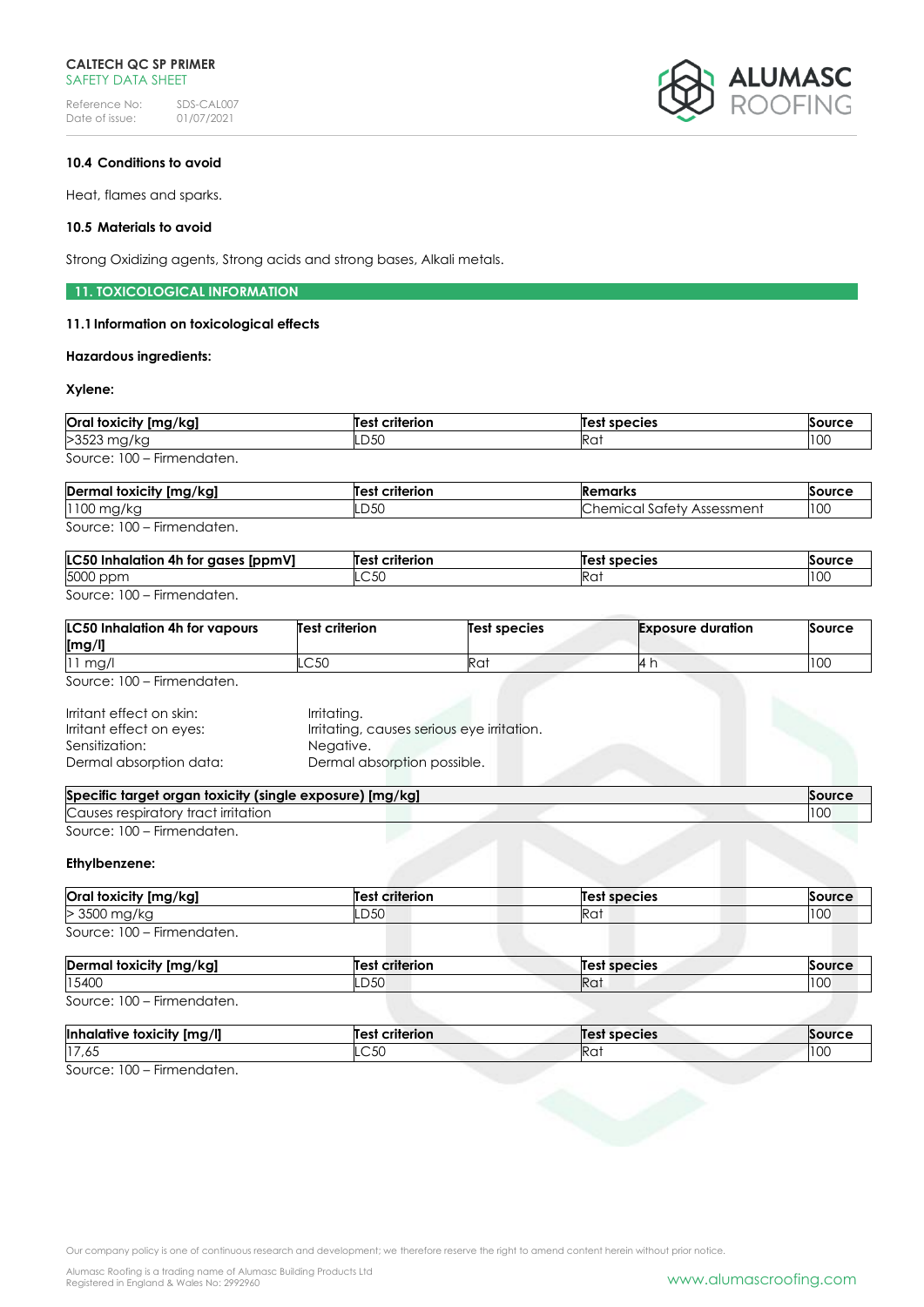Reference No: SDS-CAL007<br>Date of issue: 01/07/2021 Date of issue:

Dermal absorption data: Dermal absorption possible.



| <b>LC50 Inhalation 4h for vapours [mg/l]</b> |                       | Source |
|----------------------------------------------|-----------------------|--------|
| 17,65                                        |                       | 100    |
| Source: 100 – Firmendaten.                   |                       |        |
| Irritant effect on skin:                     | Mild skin irritation. |        |
| Irritant effect on eyes:                     | Weakly.               |        |

Solvents may degrease the skin.

**Toluene:**

| Oral toxicity [mg/kg]           | Test criterion | Test species | Source |
|---------------------------------|----------------|--------------|--------|
| 5000 mg/kg                      | LD50           | Ka.          | 100    |
| Source: $100 -$<br>Firmendaten. |                |              |        |

| Dermal toxicity [mg/kg]                  | criterion<br>Test | Test species       | Source      |
|------------------------------------------|-------------------|--------------------|-------------|
| 12124                                    | <b>D50</b>        | Rabbi <sup>1</sup> | ח ה<br>1 UU |
| $S_{\Omega U}$ rca: $100 - Eirmandation$ |                   |                    |             |

Source: 100 – Firmendaten.

| <b>LC50 Inhalation 4h for vapours</b><br>[mg/l] | Test criterion | Test species | <b>Exposure duration</b> | Source |
|-------------------------------------------------|----------------|--------------|--------------------------|--------|
| 31 mg/l                                         | ⌒∽∩<br>∟ບ∪     | Rat          | $-41$                    | 100    |

Source: 100 – Firmendaten.

# **11.2Additional information**

Symptoms of overexposure may be headache, dizziness, tiredness, nausea and vomiting. Irritating to eyes, respiratory system and skin. Irritating to mucous membranes.

# **12. ECOLOGICAL INFORMATION**

#### **12.1Ecological information**

#### **Toxicity:**

#### **Hazardous ingredients:**

# **Xylene:**

| Toxicity to fish [mg/l] | <b>Test criterion</b> | <b>Test species</b>             | <b>Exposure duration</b> | Source |
|-------------------------|-----------------------|---------------------------------|--------------------------|--------|
| 16 <sup>c</sup>         | $\cap$ 50<br>-UU      | Carassius auratus<br>(goldfish) | 96.                      |        |

Source: 2 – SimChem.

| Toxicity to daphnia [mg/l] | <b>Test criterion</b> | <b>Test species</b>           | <b>Exposure duration</b> | Source |
|----------------------------|-----------------------|-------------------------------|--------------------------|--------|
|                            | EC 50                 | Daphnia magna<br>(water flea) | <b>48 h</b>              |        |

Source: 2 – SimChem.

| Img/l<br><b>Toxicity to</b><br>alaae | Test<br>criterion | species<br>Test          | <b>Exposure duration</b> | Source |
|--------------------------------------|-------------------|--------------------------|--------------------------|--------|
| 2,2                                  | IC5C              | $1 \sim 1$<br>ane<br>٠ч, | 72                       |        |
| $\sim$<br>$\sim$<br>$\sim$<br>$\sim$ |                   |                          |                          |        |

Source: 2 – SimChem.

#### Ready degradability.

#### **Ethylbenzene:**

| Toxicity to fish [mg/l] | <b>Test criterion</b> | <b>Test species</b> | <b>Exposure duration</b> | Source |
|-------------------------|-----------------------|---------------------|--------------------------|--------|
| 4,2                     | $\cap$ 50<br>.UU      | Oncorhynchus mykiss | 96 h                     | 100    |
|                         |                       | (rainbow trout)     |                          |        |

Source: 100 – Firmendaten.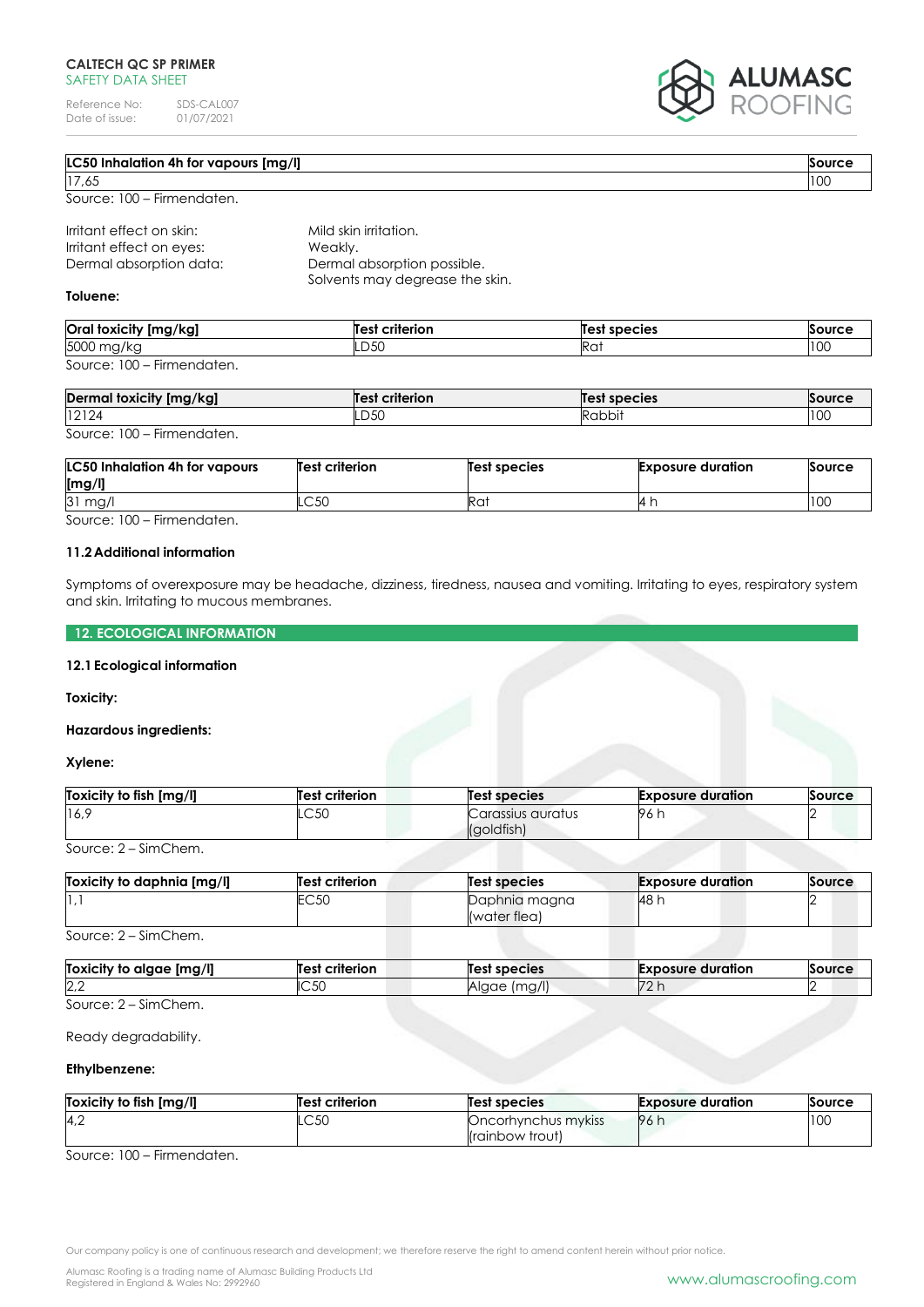Reference No: SDS-CAL007<br>Date of issue: 01/07/2021 Date of issue:



| Toxicity to daphnia [mg/l] | <b>Test criterion</b> | <b>Test species</b>           | <b>Exposure duration</b> | Source |
|----------------------------|-----------------------|-------------------------------|--------------------------|--------|
| 1,8                        | EC50                  | Daphnia magna<br>(water flea) | <b>48 h</b>              | 10C    |
| ---<br>$- \cdot$<br>$\sim$ |                       |                               |                          |        |

Source: 100 – Firmendaten.

| Toxicity to algae [mg/l] | <b>Test criterion</b> | Test species          | <b>Exposure duration</b> | Source |
|--------------------------|-----------------------|-----------------------|--------------------------|--------|
| 4,6                      | EC 50                 | Selenastrum capricor- | 72 h                     | 100    |
|                          |                       | nutum (green algae)   |                          |        |

Source: 100 – Firmendaten.

Ready degradability.

# **Toluene:**

| Toxicity to fish [mg/l]                                 | <b>Test criterion</b> | Test species | <b>Exposure duration</b> | Source |
|---------------------------------------------------------|-----------------------|--------------|--------------------------|--------|
| $ 1,1-10 \text{ mg}/1$                                  | LC50                  | Fish (mg/l)  | 96 h                     | 10C    |
| Source: 100<br>Firmendaten.<br>$\overline{\phantom{0}}$ |                       |              |                          |        |

| Toxicity to daphnia [mg/l] | <b>Test criterion</b> | <b>Test species</b> | <b>Exposure duration</b> | Source |
|----------------------------|-----------------------|---------------------|--------------------------|--------|
| $1,1-10$ mg/               | $\sim$ 50<br>∟∪∪∪     | Daphnia (mg/l)      | - 148 i                  | 10C    |
| Source: 100 – Firmendaten. |                       |                     |                          |        |

| [mg/l]<br><b>Toxici</b><br>alaae<br>v to<br>'ITV | criterion<br>Test | species                                     | duration<br>.oosure | `ourc⊾     |
|--------------------------------------------------|-------------------|---------------------------------------------|---------------------|------------|
| >۱<br>UU.<br>ו שי                                | $\sim$ 50<br>-~~  | $\cdots$<br>$\sim$<br>ില<br>1971<br>٦U<br>ີ | - 1961.             | 100<br>TUU |

Source: 100 – Firmendaten.

Ready degradability.

**12.2 -**

**12.3 -**

**12.4 -**

#### **12.5 Results of PBT and vPvB assessment**

This preparation contains no substance considered to be persistent, bioaccumulating nor toxic (PBT).

# **12.6 Other adverse effects**

See also Section 12.1.

# **13. DISPOSAL CONSIDERATIONS**

#### **13.1Waste treatment methods**

| Disposal considerations: | According to the European Waste Catalogue, Waste Codes are not product specific,<br>but application specific. The following Waste Codes are only suggestions: |
|--------------------------|---------------------------------------------------------------------------------------------------------------------------------------------------------------|
| Waste Code:              | 07 02 04 – other organic solvents, washing liquids and other liquors.                                                                                         |

Uncleaned empty packaging:

#### **14. TRANSPORT INFORMATION**

|                                 | Land transport ADR/RID | <b>Marine transport IMDG</b> | Air transport ICAO/IATA |
|---------------------------------|------------------------|------------------------------|-------------------------|
| <b>14.1 UN-No</b>               | 307،                   | 1307                         | 1307                    |
| 14.2 Description of the goods   | <b>PAINT</b>           | <b>PAINT</b>                 | <b>PAINT</b>            |
| 14.3 UN proper shipping name    |                        | <b>PAINT</b>                 | <b>PAINT</b>            |
| 14.4 Transport hazard class(es) |                        |                              |                         |
| 14.5 Packaging group            | $\mathsf{III}$         | III                          | $\mathbf{III}$          |
| Labels                          |                        |                              |                         |
|                                 | ш                      | O.                           | Đ                       |
|                                 |                        |                              |                         |

Our company policy is one of continuous research and development; we therefore reserve the right to amend content herein without prior notice.

Alumasc Roofing is a trading name of Alumasc Building Products Ltd